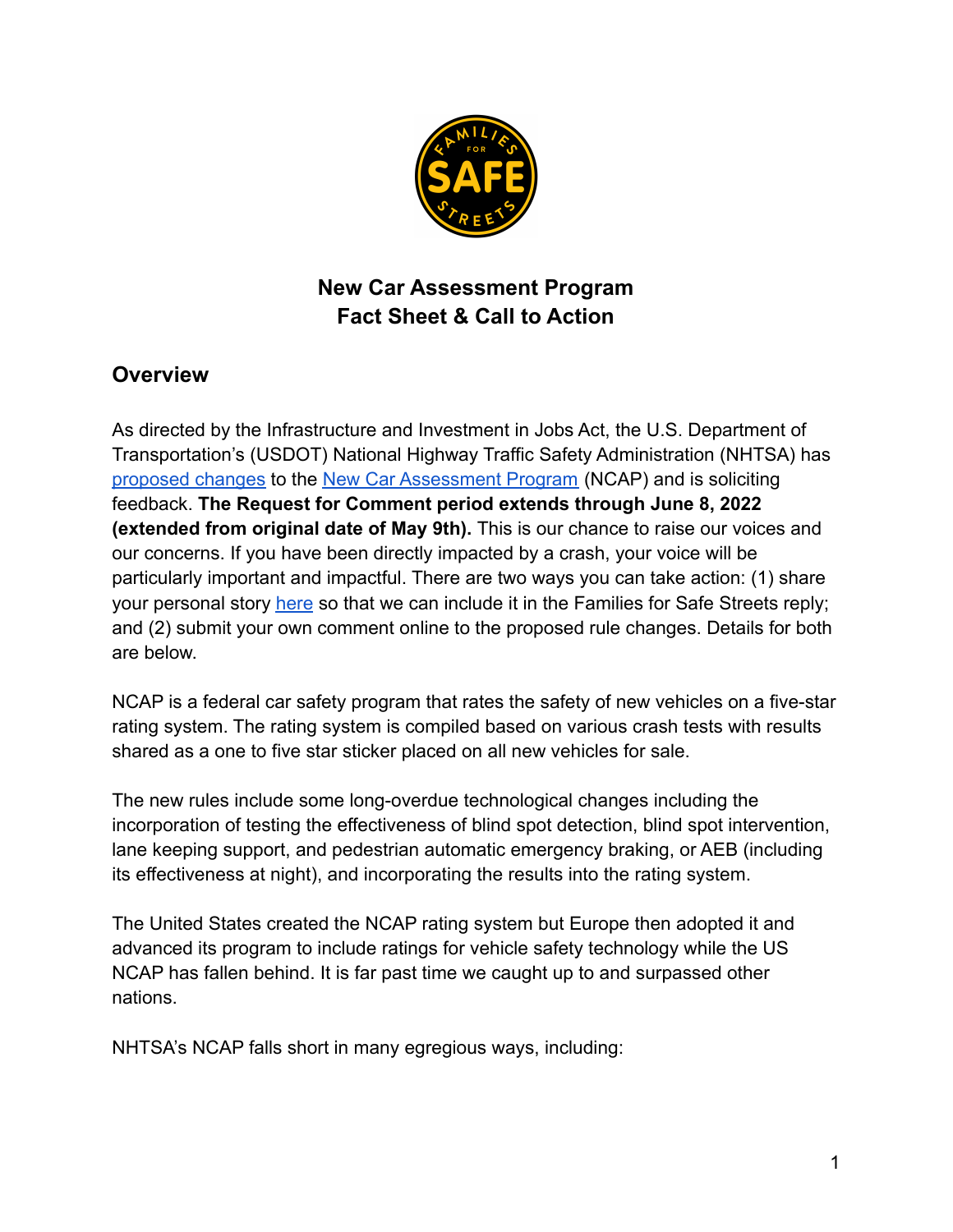- **Vehicle weight/hood size:** The NCAP prioritizes auto-manufacturer profit over safety by not directly addressing the dangers very large SUV's and pick-up trucks pose to all other road users. The proposed NCAP offers inadequate protections for people walking, biking, or rolling by overlooking dangerous vehicle-design features found on large vehicles such as oversized front ends that limit visibility, despite NHTSA's own research demonstrating the particular danger large vehicles present to other road users. In its current form, the NCAP skirts around addressing the inherent safety problems posed by increasing vehicular height and weight by proposing in-vehicle technologies to mitigate those hazards, but these are far from sufficient.
- **Detection systems for vulnerable road users:** The NCAP proposal offers a muted response to the surge in pedestrian and cyclist fatalities that Transportation Secretary Buttigieg has recognized as a national crisis. The new updates do include a new rating for automated pedestrian detection but fail to commit to their effectiveness in all conditions. Moreover, they also fail to include a test for technology to detect and alert drivers to cyclists. Instead, USDOT proposed to perform research to determine the viability of Euro NCAP's AEB cyclist tests. NHTSA will then compare test data with preliminary crash populations to assess the adequacy of the test procedure for the U.S. vehicle fleet and roadway system. Given the huge rise in people killed while cycling and the fact that the Euro NCAP already includes these tests and rating systems, the USDOT proposal is not sufficient.
- **● Driver Monitoring Systems & Intelligent Speed Assistance:** There is existing technology that has been included in the EuroNCAP for awhile and is now being mandated in all new vehicles in the EU to identify and intervene when drivers are speeding, drowsy, impaired or distracted. However, the USDOT's proposed rules are only soliciting feedback on the timing of when these should be included in the NCAP rating system in the coming decade.
- **Female and child occupants:** The new rules also do not include a requirement to test vehicles using crash "dummies" that reflect female and child physiology. Studies show that women are dying at higher rates than men and there has been a call to improve crash dummies to reflect female anatomy that the new rules did not include. In 2019, 608 child passengers age 12 and younger died in motor vehicle crashes, and more than 91,000 were injured.
- **● Rating System:** The US NCAP has lost its effectiveness as a meaningful tool for consumer choice. Today, nearly all new cars receive 4 or 5 stars, rendering the program meaningless. It's past time for a more discriminatory rating system, one that accurately reflects the dangers vehicles pose and that offers a meaningful guide to consumers. The EU uses a 4-pronged rating system assessing the safety of the vehicles for adult occupants, child occupants, and vulnerable road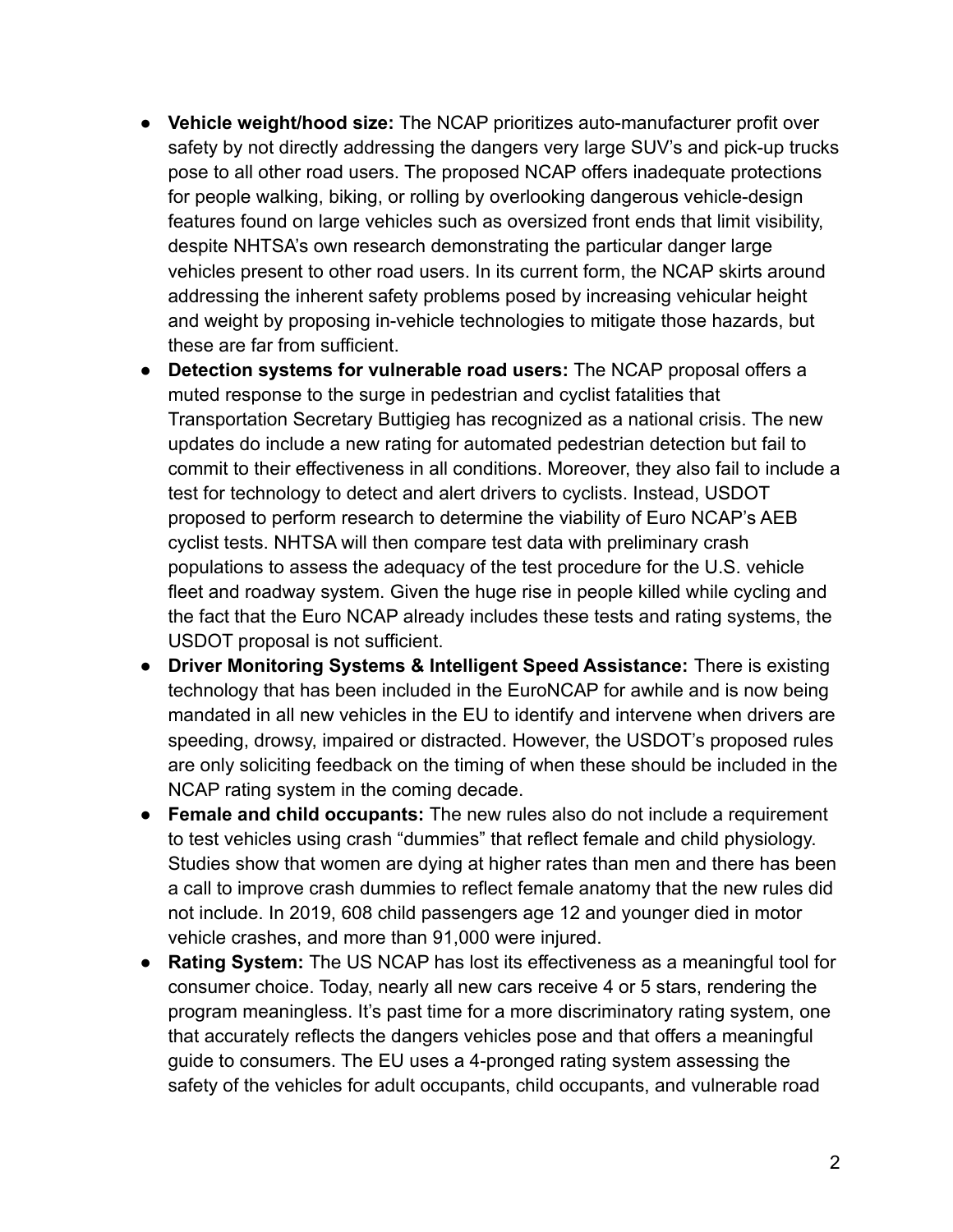users, as well as the effectiveness of driver assist technologies to avoid and mitigate crashes. Each category receives a percentage rating from 0%-100%. This is an approach that the NHTSA should take to make the NCAP more meaningful.

Importantly, the EU not only includes proven safety features in its [Euro NCAP](https://www.euroncap.com/en) rating system far more effectively than the U.S., but it also requires that many of these proven safety features be standard in *all* new automobiles so that *everyone* can benefit from these proven life-saving tools. USDOT needs to take drastic action to make vehicles safer to address the crisis on our roadways.

**\_\_\_\_\_\_\_\_\_\_\_\_\_\_\_\_\_\_\_\_\_\_\_\_\_\_\_\_\_\_\_\_\_\_\_\_\_\_\_\_\_\_\_\_\_\_\_\_\_\_\_\_\_\_\_\_\_\_**

## **Call to Action**

As indicated above, there are two ways you can take action: (1) share your personal story so that we can include it in the Families for Safe Streets reply; and (2) submit your own reply to the proposed rule changes. (Note that you can do both.)

## *1) Share Your Story with Families for Safe Streets*

We would like to submit a reply from Families for Safe Streets with your stories to highlight the inadequacy of the changes proposed.

Our voices are particularly important because of the suffering and pain we have endured. To make this task short and easy for those whose time is limited, all we are asking is that you complete a short questionnaire so that we can include your stories in our response. You can complete the questionnaire [here](https://docs.google.com/forms/d/e/1FAIpQLSc4_Q5z4iyQ4vFQdijoTUZAvd_9MeTXBJ5j1FEw1Jljh_BC3Q/viewform). Please respond promptly so that we can include your response. Please make sure to share some information to give life to who was killed/injured and email a photo to [info@familiesforsafestreets.org.](mailto:info@familiesforsafestreets.org)

Our response with all of your personal stories will have a powerful impact and will help argue that not only should NCAP include certain safety features in its testing protocol, but also that these safety features should be mandatory equipment and required to be included in all new vehicles.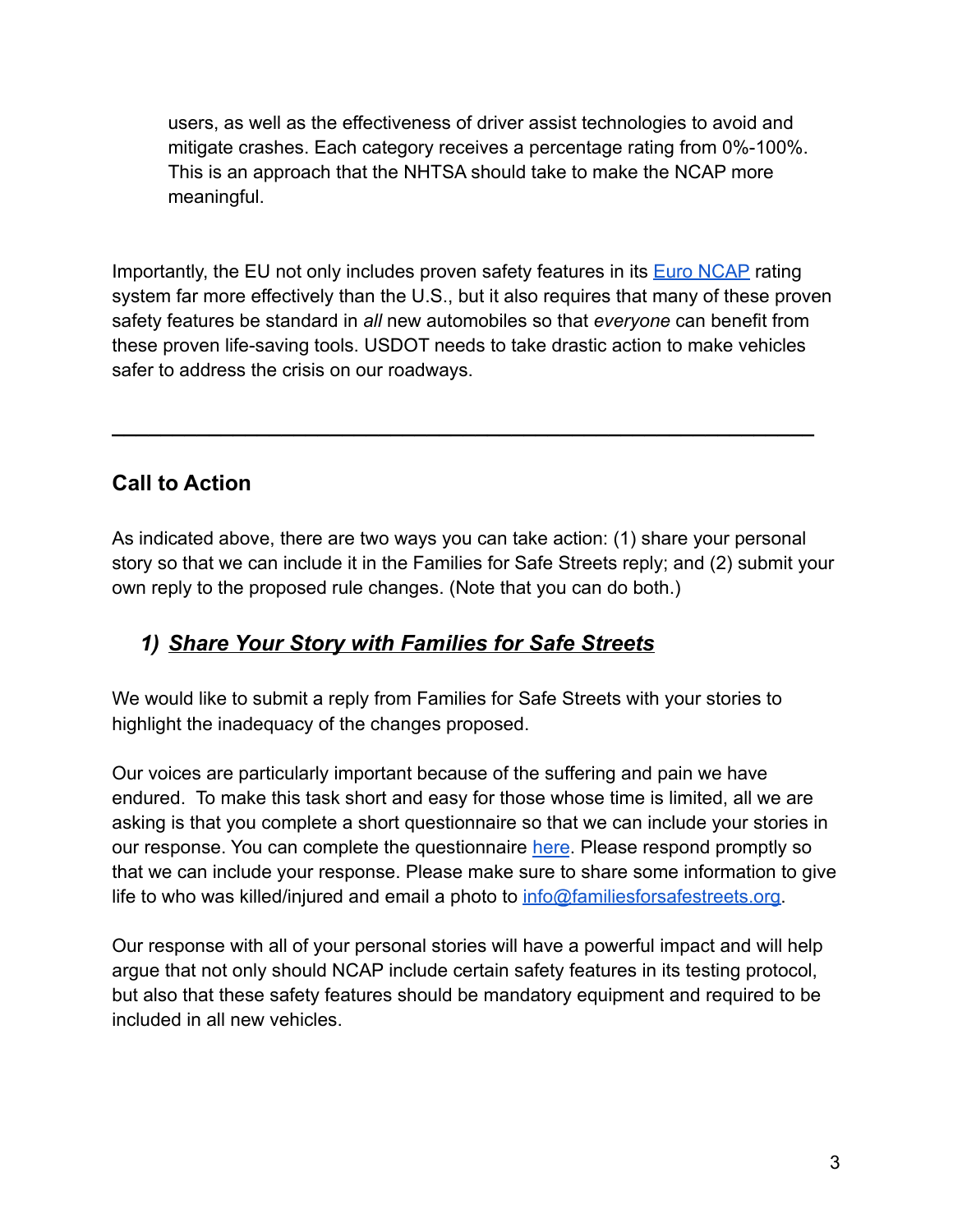## *2) Submit Your Own Response Directly to NHTSA*

Comments will be accepted through June 8, 2022 via [this link,](https://www.federalregister.gov/documents/2022/03/09/2022-04894/new-car-assessment-program) which will also direct you to the revised NCAP document itself. To submit a comment, click on the green tab near the top on the right-hand side.

Please express your outrage at the woeful inadequacy of the proposed rule changes. If you lost a family member, colleague or friend, please share his/her story and, to the extent possible, link the crash details to the need for specific revisions and/or more stringent standards. Feel free to include photos of the person who was killed, photos of the injuries, the crash sites, etc. Below is a sample letter as well more details of issues you may want to address.

## **Sample Letter**

I am writing to urge you to significantly strengthen the NCAP program. It is outrageous that the US has not made meaningful change to make cars safer and it is coming at a really high price. This is an issue that is so important to me because …*[Share your personal story or why this is important to you. Talk about who was killed or seriously injured, the crash, how it has impacted your family. ]*

*THEN SELECT ANY OR ALL OF THE ITEMS BELOW IN KEY TALKING POINTS THAT APPLY TO YOUR SITUATION OR ARE IMPORTANT TO YOU*

Please, for [my husband/brother/sister/friend/colleague], I urge you to address these concerns.

## **Key Talking Points**

The following information is intended to guide you through the issues that Families For Safe Streets and other road-advocacy groups have identified as most important. That said, it is not a comprehensive list nor is it intended to be limiting; there may be additional issues that you feel are important to address. You should try to make your comment reflect your specific situation (injured yourself or lost a loved one) and your specific concerns.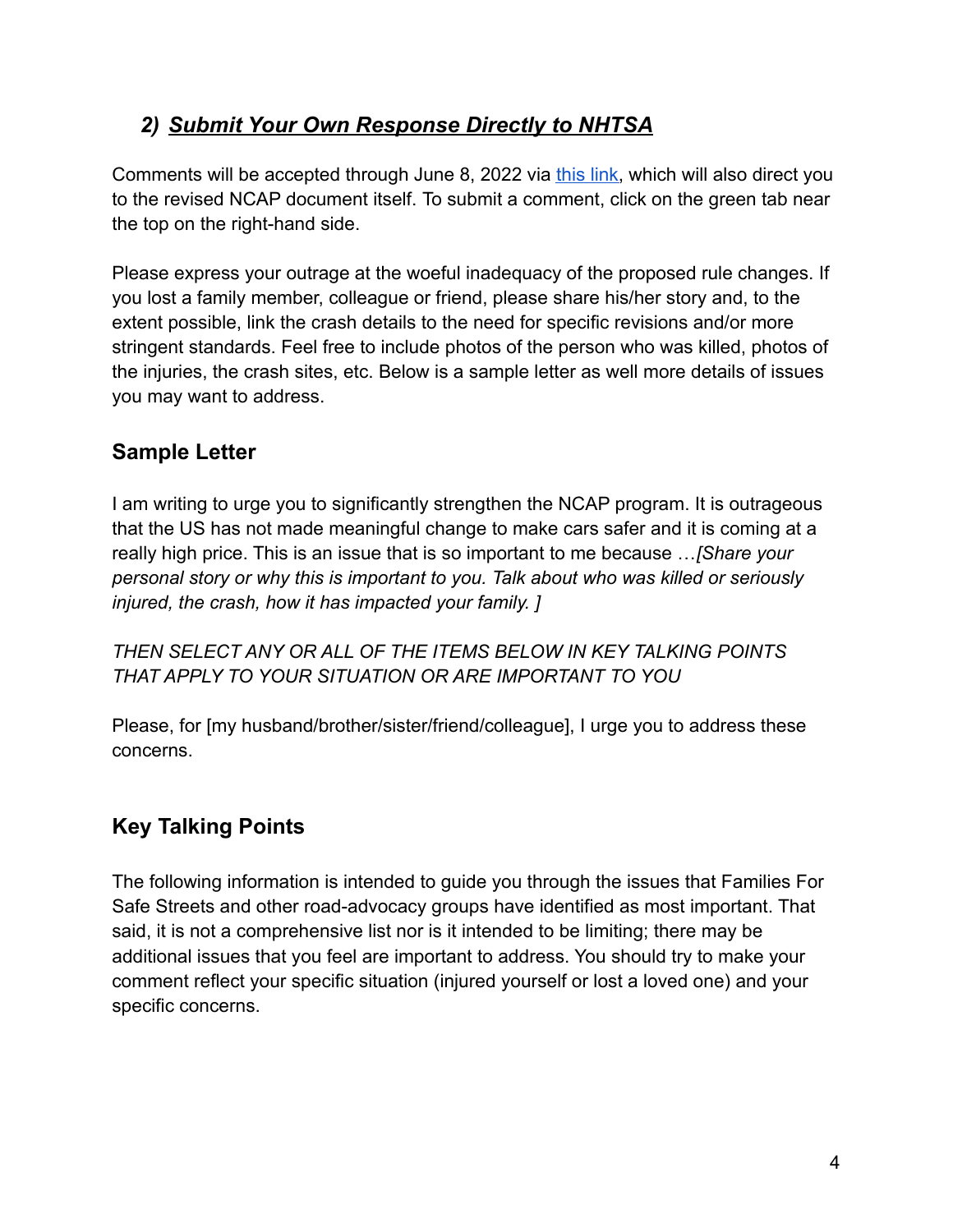### **VEHICLE SIZE/HEIGHT**

#### *Background*

Large SUV's and pick-up trucks have created a safety-crisis on our roads. These vehicles are getting ever larger and accounting for an ever-greater share of vehicular traffic. SUV's, pick-ups and other big, heavy vehicles claimed [78% of the market last](https://www.statista.com/statistics/199980/us-truck-sales-since-1951/#:~:text=In%202021%2C%20sales%20of%20light,sold%20in%20the%20United%20States) [year](https://www.statista.com/statistics/199980/us-truck-sales-since-1951/#:~:text=In%202021%2C%20sales%20of%20light,sold%20in%20the%20United%20States). [Large vehicles](https://usa.streetsblog.org/2022/03/17/study-megacar-drivers-up-to-4x-more-likely-to-hit-walkers-while-turning/) are 2 to 3 times more likely [to kill a pedestrian](https://www.freep.com/story/money/cars/2018/06/28/suvs-killing-americas-pedestrians/646139002/) than smaller models due to their weight, height, and aggressive front-end vehicle design – all of these factors inflict more damage on the internal organs, heads, and necks of walkers than lighter lower-profiles cars which are more likely to strike a pedestrian's lower extremities. Federal safety regulators have known for years that SUVs with their higher front-end profile are at least twice as likely as cars to kill walkers, joggers and children yet have done little to reduce deaths or publicize the danger.

Moreover, SUVs are three times and pick-up trucks four times more likely to hit a pedestrian while turning left than drivers of smaller cars *because common design features make it impossible for megacar drivers to see walkers* according to a study two [blind](https://www.iihs.org/news/detail/suvs-other-large-vehicles-often-hit-pedestrians-while-turning) [zone](https://www.iihs.org/news/detail/new-study-suggests-todays-suvs-are-more-lethal-to-pedestrians-than-car) related studies. The USDOT itself even has an [online tool](https://blindzonecalculator.herokuapp.com/) showing how many walkers and bikers fall into these blind zones and this has also been studied by the GHSA. Researchers cited design of A-pillars—the vertical struts on either side of the windshield that connect the roof to the body of the car—as the source of the blind spot. Despite these known dangers, [automakers](https://www.motorbiscuit.com/ford-and-gm-waste-a-lot-of-money-on-vehicles-that-arent-trucks-and-suvs/) have opposed calling these safety concerns out explicitly. While IIJA mandates that DOT issue next year a notice for public review and comment regarding potential updates to NCAP hood and bumper standards for motor vehicles, these hood/bumper standards should be addressed now in the current NCAP RFC to ensure that crash test protocols evaluate the safety of bumpers and hoods of different sizes, heights and designs.

*Suggested NCAP Comment:* It is inexcusable that the proposed NCAP rules fail to consider vehicle size, weight, hood height, limited visibility, or distracting screens and how these attributes endanger road users who are either outside of the vehicle or driving smaller vehicles. Very large SUVs and light trucks make up an ever-increasing share of vehicular traffic. Instead of addressing the specific problems with large vehicles, 'Emergent' Advanced Driver Assistance Systems (ADAS) technologies do not reduce the dangers the car companies created by marketing and selling oversized vehicles because: (1) ADAS technologies does not directly address the specific safety problems large vehicles pose; and (2) AEB (Automatic Emergency Braking) and PAEB (Pedestrian AEB) systems are problematic because they are known to fail in low light and in inclement weather, have trouble detecting cyclists, and fail to protect vulnerable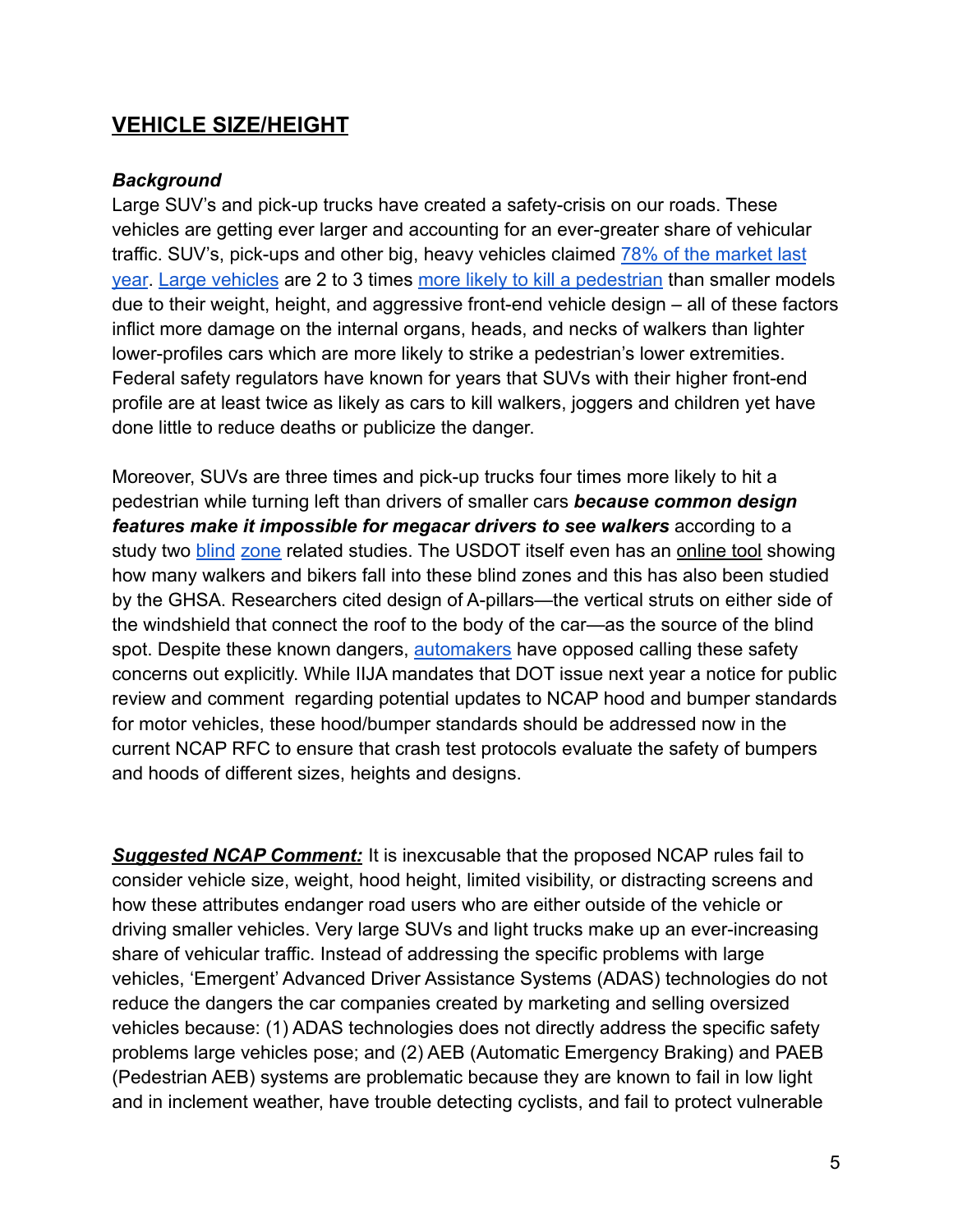road users when drivers exceed 40 MPH. SUVs and pick-up trucks have grown and continue to grow exponentially in size and weight and this growth has been directly correlated with pedestrian and cyclist fatalities. Large SUVs and pick-up trucks are particularly dangerous to society's most vulnerable road users: children. **NHTSA must commit to a rapid timeline for requiring pedestrian-safe hood and bumper design.** If NHTSA fails to directly address the safety issues created by size, weight, and visibility, more people like [MY SON/HUSBAND/FRIEND] will continue to die on our roadways.

## **Technology to Protect Vulnerable Road Users**

#### *Background*

Automatic Emergency Braking (AEB) systems complement forward-collision warning systems by sensing a potential collision and initiating automatic braking if the driver does not react in time. Pedestrian Automatic Emergency Braking (PAEB) systems use the features of forward collision warning and AEB to protect pedestrians while Cyclist AEB (CAEB) uses the same features to protect cyclists.

The problem with AEB is that the sensors do not work well in low light which is problematic because an estimated 75% of all pedestrian fatalities and 47% of cyclist fatalities occur at night. They also tend to fail in inclement weather. In addition, PAEB systems don't help much at speeds above 40 MPH.

There is technology now, particularly with improved headlamps that would address many of these shortfalls. Headlight technology has experienced dramatic improvements over the last half-century, but the absence of modernized standards has resulted in automakers installing poorly performing headlights. The range of systems has been demonstrated in ratings from the Insurance Institute for Highway Safety (IIHS) which found that the nighttime crash rates are nearly 20% lower for vehicles earning the organization's "good" rating for headlight performance versus those earning a "poor" rating. Recognizing the potential safety benefits, the National Transportation Safety Board (NTSB) recommends upgrading headlight standards.

*Suggested NCAP comment***:** The NCAP proposal offers a muted response to the surge in pedestrian and cyclist deaths that Transportation Secretary Buttigieg has recognized as a national crisis. NHTSA itself identified forward-impact pedestrian crashes as the second highest fatality type and the deadliest based on frequency of fatalities. Table 1 on page 13 of the NCAP Request for Comment (RFC) indicates this technology could save 4,106 lives. The proposed rules must ensure that PAEB systems detect pedestrians in low light, inclement weather, and speeds in excess of 40 MPH and high ratings should only be given to systems that work in all conditions.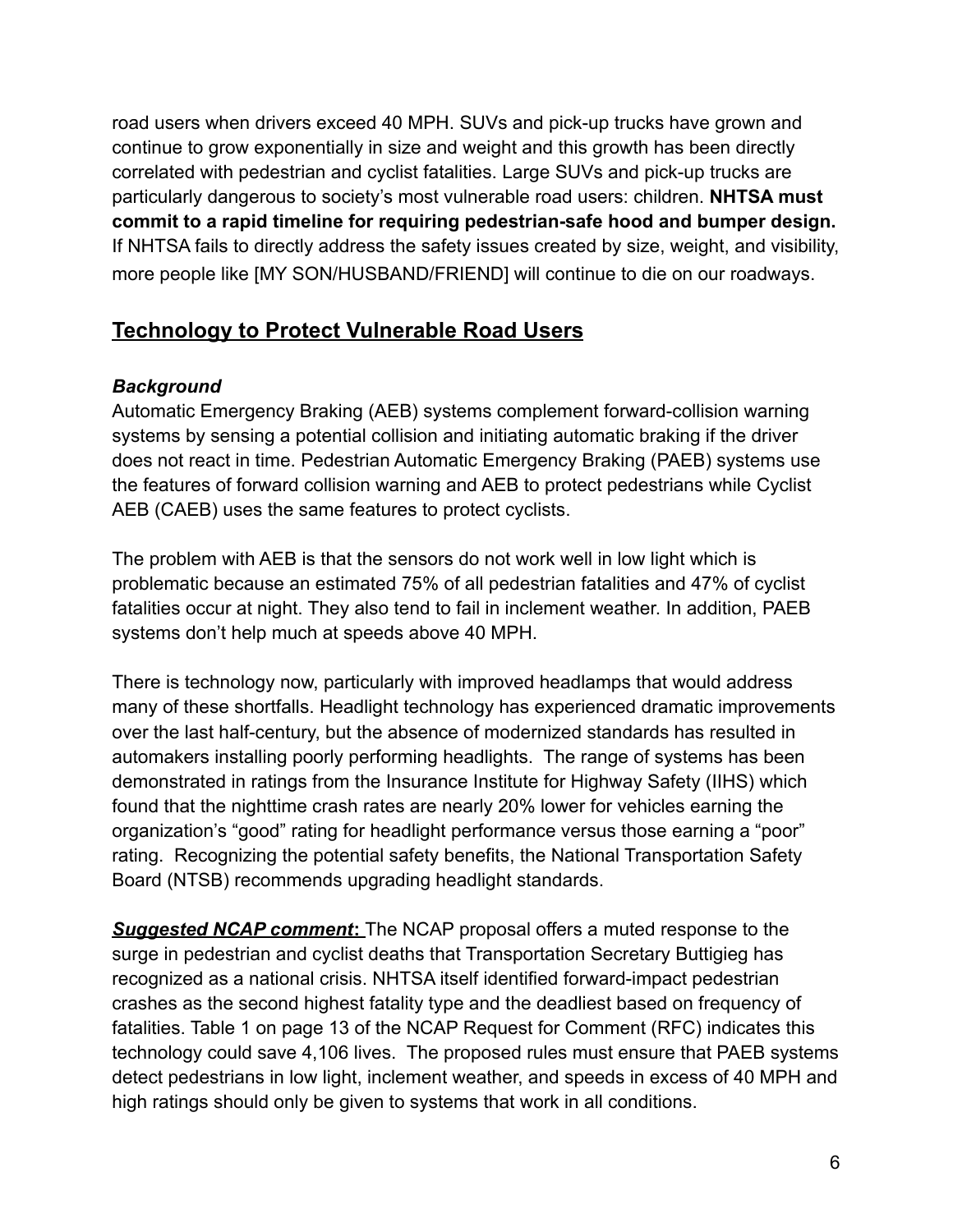Moreover, the NCAP update MUST include testing technology to detect and alert drivers to cyclists. This is a hugely concerning omission in the proposed NCAP language, given the stark rise in cyclist fatalities over the past decade. Cyclist AEB is already a basic feature in EuroNCAP where European cyclist deaths are dropping. NHTSA is only proposing to perform research to determine the viability of the EuroNCAP' protocol. NHTSA's NCAP proposal would put the U.S. nearly a decade behind EuroNCAP by proposing a Notice and Comment Rulemaking no sooner than 2025 and testing no sooner than 2026-27. Given the rise in cyclist fatalities, this proposed timeline is nothing short of outrageous. Cyclist AEB systems should be included in the testing protocol immediately.

Finally, it is imperative that NHTSA include testing of new and improved headlamp technology so that drivers can see vulnerable road users at night, **making it safer for all road users** but particularly those walking and biking because better headlamps improve the effectiveness of PAEB and CAEB. But rather than only rate headlamps in NCAP, NHTSA should also pursue a requirement for solutions such as adaptive driving beam technology now and update the now decades old standard for headlamp requirements. Proven solutions, including adaptive driving beam (ADB) technology, should be standard equipment in new vehicles to address this preventable death toll.

## **Driver Monitoring Systems & Intelligent Speed Assistance (ISA)**

#### *Background*

Driver Monitoring Systems such as adaptive cruise control and land centering use computers and cameras to monitor driver attentiveness and utilize driving assistance features that automate steering, braking and acceleration. EuroNCAP has included Driver Monitoring Systems in its assessment since 2014. In November 2019, the EU passed a general safety regulation *mandating* automakers to install camera-based driver monitoring to detect driver inattention or drowsiness and to issue an audible warning if driver distraction is identified. The EU's new regulations will be gradually implemented over the course of four years, starting in 2022.

Another key technology tool to address driver behavior is Intelligent Speed Assistance (ISA). ISA systems use a speed sign recognition video camera and/or GPS-linked speed-limit data to advise drivers of the current speed limit and automatically limit the speed of the vehicle as appropriate. The Euro NCAP has assessed ISA for well over a decade and awards full credit to ISA systems that detect the speed limit and automatically adjust the speed of the vehicle to prevent the driver from exceeding the posted speed limit. European researchers have thoroughly researched the difference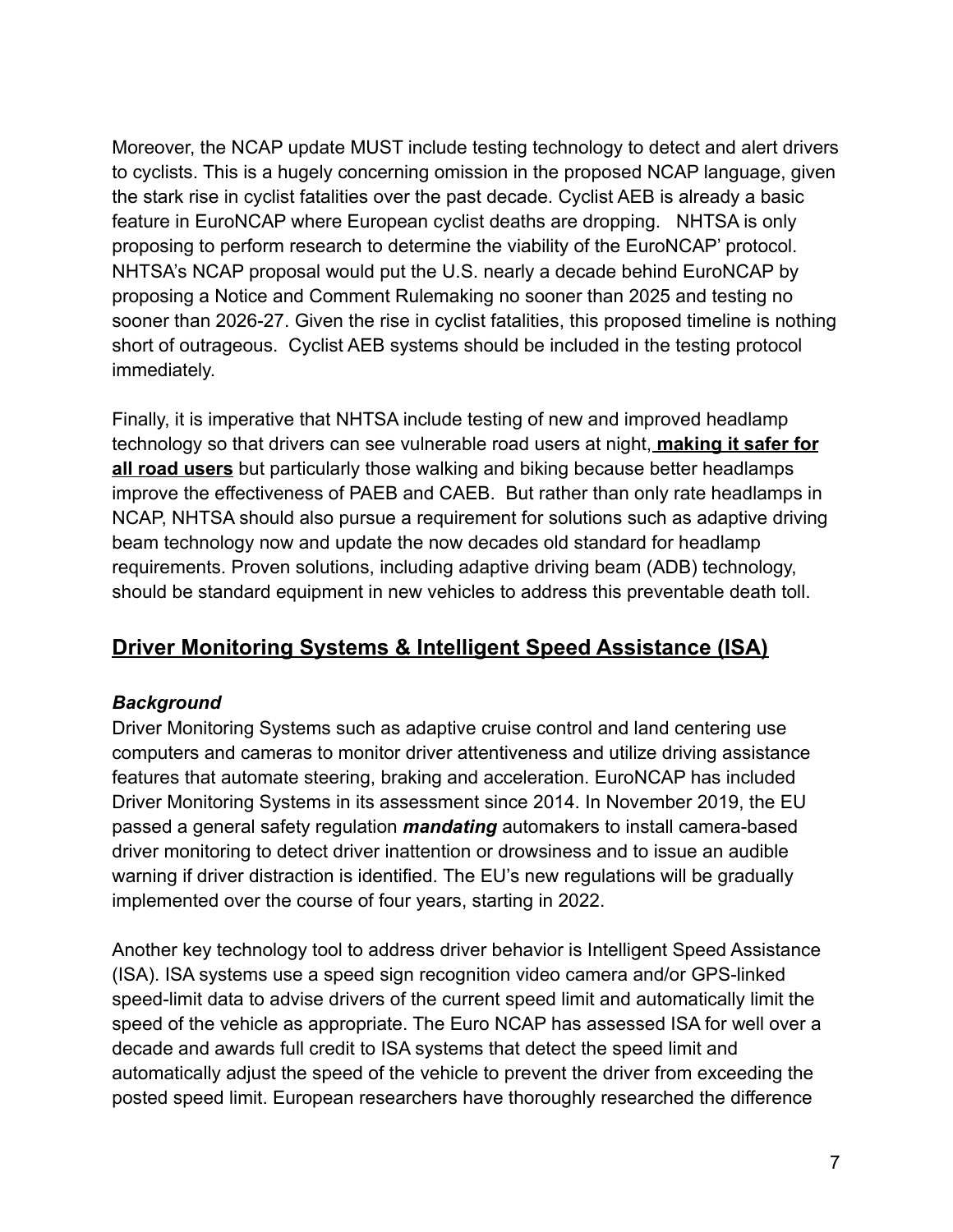between systems that simply alert the driver of excessive speed and those which limit the speed to the posted limit, concluding that the latter is associated with a larger reduction in speed. Moreover, not only is the EU rating ISA part of the EuNCAP process; it will become mandatory in all new vehicles starting in July 2022 in the EU and some other countries. Researchers, such as **[IIHS](https://www.iihs.org/news/detail/iihs-urges-nhtsa-to-look-beyond-education-to-address-speed-problem)**, have long advocated that ISA be mandated as it is a key tool to address the speeding crisis on U.S. roadways.

*Suggested NCAP comment***:** The proposed NCAP rules on Driver Monitoring Systems and Intelligent Speed Assistance are woefully inadequate. The proposed rules only solicit feedback on the timing of when Driver Monitoring Systems (DMS) should be included in NCAP's rating system in the coming decade. Again this puts the U.S. significantly behind the Euro NCAP, which has included DMS for well over a decade.

NHTSA also has shown no commitment to ISA and speed limiters, despite its repeated concerns about speeding and the clearly documented research showing that ISA saves lives. The EU's European Transport Safety Council conclusively found a strong safety benefit in mandating ISA technology in 2019. In the [EU,](https://etsc.eu/intelligent-speed-assistance-isa/) universal ISA systems have resulted in a 30% reduction in collisions and a 20% reduction in deaths.

It is critical that NHTSA align its NCAP ratings with EuroNCAP and save lives by including DMS and ISA systems in its revised NCAP.

Moreover, USDOT should follow the EU's lead and make DMS and ISA mandatory in all vehicles. These proven, well-studied safety features should not only go to those who can afford them—at some undetermined future date—but should be made standard in all vehicles. If USDOT is truly committed to equity, then everyone should be able to have these proven safety measures, regardless of income levels.

## **Rating System**

#### *Background*

As indicated above, the US NCAP has a 5-star rating system but rates almost all cars either 4 or 5. The EU uses a multi-pronged approach with a percentage rating. It's long past time for a more discriminatory rating system, one that accurately reflects the dangers vehicles pose and that offers a meaningful guide to consumers. In addition, EuroNCAP's AEB for VRUs addresses: 1) Adult crossing either walking or running, 2) Child crossing obstructed, and 3) Adult longitudinal walking.

*Suggested NCAP Comment:* It is imperative that NHTSA dramatically revise its rating system to give consumers meaningful choice. Rating all cars a 4 or 5 is clearly not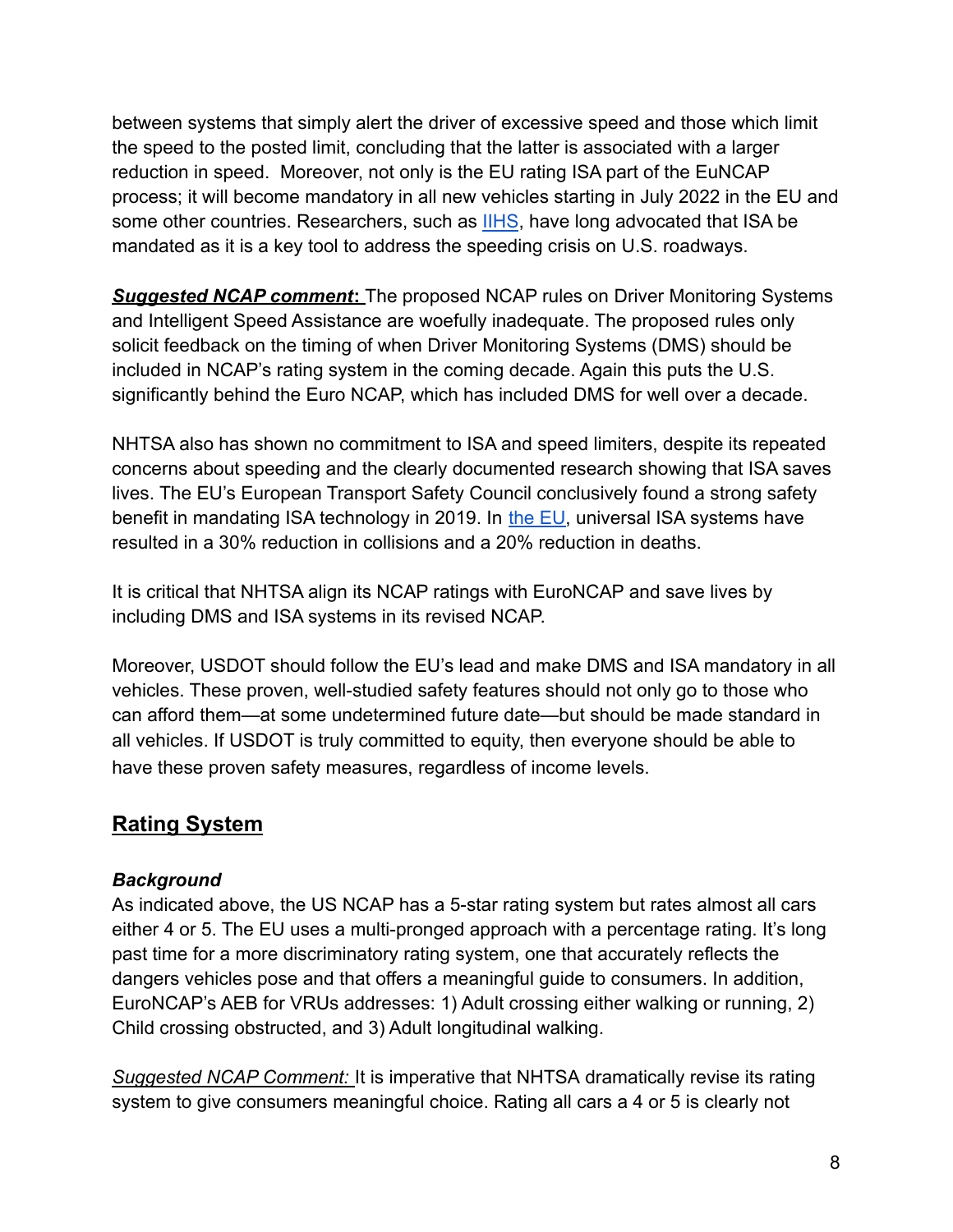adequate. I urge NHTSA to adopt the EuroNCAP rating system's multi-pronged approach, which offers a percentage-rating system with clear delineation, making clear that higher-rated vehicles have specific stronger safety measures.

## **Inadequate Crash Testing**

#### *Background:*

Crash test dummies reflect only some body types. [VERITY](https://www.veritynow.org/) Now, a coalition advocating for gender equity in car safety, is leading work on this issue. Their overriding concern is that crash tests only test for the average-sized male body and overlook women, pregnant women, the elderly, children and a range of other body types. This is an inherent inequity issue. According to VERITY Now, women are 17% more likely to die and 73% more likely to be injured in a Vehicular crash than men. Moreover, NHTSA [has](https://www.bloomberg.com/news/articles/2022-03-18/fix-the-crash-test-dummies) [punted](https://www.bloomberg.com/news/articles/2022-03-18/fix-the-crash-test-dummies) on pedestrian crash impacts, failing to adequately test vehicles for pedestrian safety.

*Suggested NCAP Comments:* NHTSA discriminates against non-average-male individuals by failing to require crash testing to take into account different body anatomies. It is time to modernize and enhance crash tests. It is imperative that NHTSA require use of dummies reflective of the multitude of body sizes and physiology subject to being injured or killed in crashes.

## **Additional Articles for more background info:**

- [Streetsblog USA](https://usa.streetsblog.org/2022/03/08/fed-vehicle-safety-rating-update-wont-get-megacars-off-the-road/) and [Bloomberg News](https://www.bloomberg.com/news/articles/2022-03-18/fix-the-crash-test-dummies) wrote articles about the failure to address the growing size of vehicles and protect those walking and biking.
- Articles on the issue about not using female crash test dummies in [Forbes](http://here) and [StreetsBlog USA.](https://usa.streetsblog.org/2021/12/22/advocates-urge-federal-update-of-flawed-crash-testing-standards-that-discriminate-by-gender/)
- Comparison on US NCAP to Euro NCAP by Advocates for [Auto & Highway](https://saferoads.org/2019/10/17/ncap-at-40-time-to-return-to-excellence/) [Safety](https://saferoads.org/2019/10/17/ncap-at-40-time-to-return-to-excellence/) and reported in [Consumer Reports](https://www.consumerreports.org/car-safety/federal-car-crash-testing-needs-major-overhaul-safety-advocates-say/).

*Families for Safe Streets (FSS) confronts the epidemic of traffic violence by advocating for life-saving changes and providing support to those who have been impacted by crashes. Comprised of individuals who have been injured or lost loved ones, FSS was founded in 2014 in New York City and is now growing as a national movement with chapters forming across the country. For more information, contact [info@familiesforsafestreets.org.](mailto:info@familiesforsafestreets.org)*